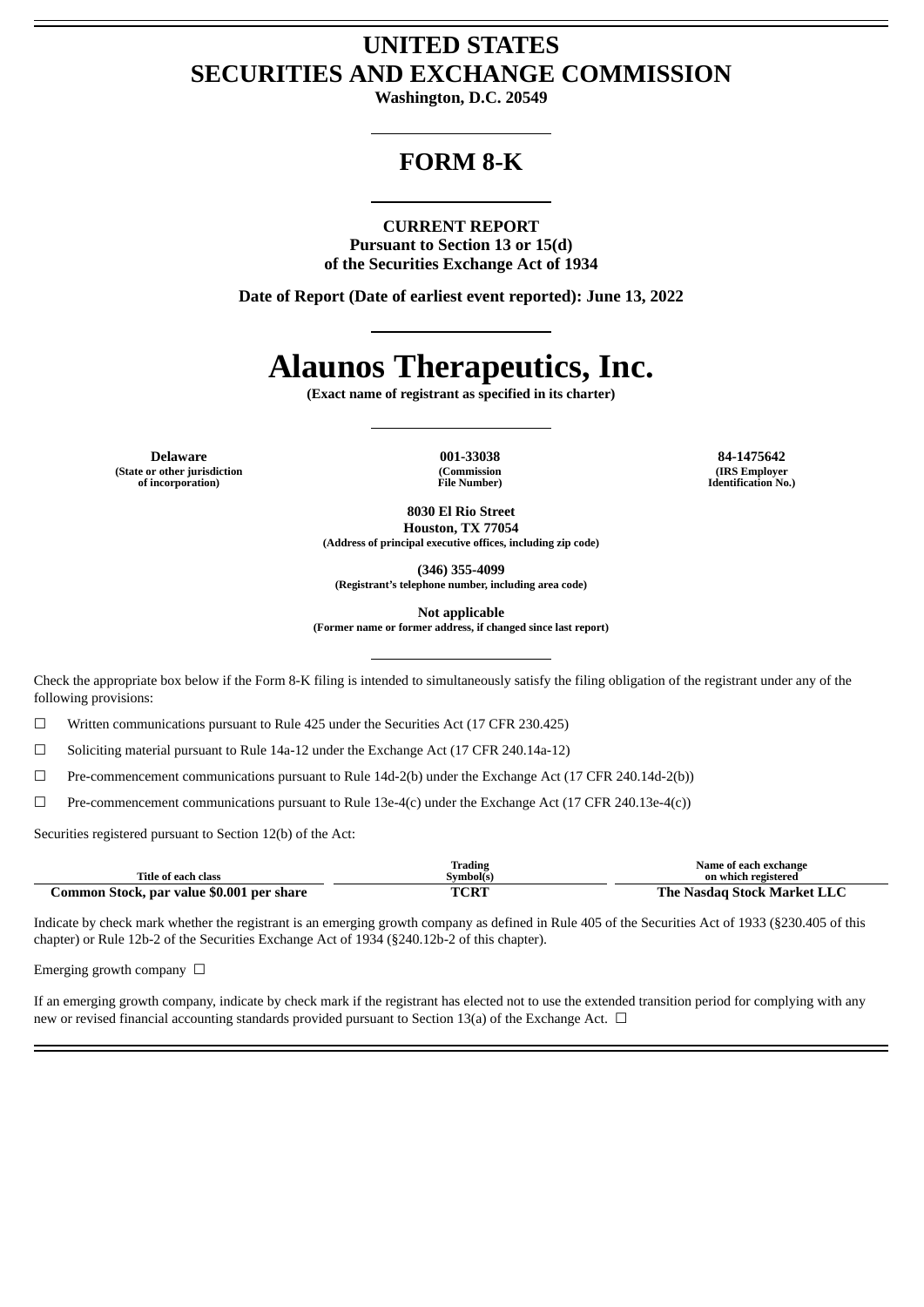## **Item 3.03 Material Modification to Rights of Security Holders.**

At the 2022 Annual Meeting of Stockholders (the "Annual Meeting") of Alaunos Therapeutics, Inc. (the "Company"), held on June 13, 2022 and as further described in Item 5.07 below, upon the recommendation of the Company's Board of Directors (the "Board"), the Company's stockholders voted on and approved an amendment (the "Amendment") to the Company's Amended and Restated Certificate of Incorporation, as amended (the "Certificate of Incorporation") to increase the number of authorized shares of common stock from 350,000,000 shares to 420,000,000 shares.

The foregoing description of the Amendment is qualified, in its entirety, by the full text of the Amendment, a copy of which is attached to this Current Report on Form 8-K as Exhibit 3.1 and is incorporated herein by reference.

The Amendment became effective on June 16, 2022 upon filing with the Secretary of State of the State of Delaware.

#### **Item 5.03 Amendments to Articles of Incorporation or Bylaws; Change in Fiscal Year.**

As described under Item 3.03, on June 16, 2022, the Company filed the Amendment with the Secretary of State of the State of Delaware. The information set forth in Item 3.03 of this Current Report on Form 8-K is incorporated by reference into this Item 5.03.

#### **Item 5.07 Submission of Matters to a Vote of Security Holders.**

The Annual Meeting, at which a quorum was present, was held on June 13, 2022. The following is a brief description of the final voting results for each of the proposals submitted to a vote of the stockholders at the Annual Meeting.

At the Annual Meeting, the stockholders of the Company voted on the following six proposals: (1) to elect the Board's seven nominees for director to hold office until the Company's 2023 Annual Meeting of Stockholders ("Proposal 1"); (2) to ratify the selection by the Audit Committee of the Board of RSM US LLP as the independent registered public accounting firm of the Company for its fiscal year ending December 31, 2022 ("Proposal 2"); (3) to approve, on an advisory basis, the compensation of the Company's named executive officers as disclosed in the Company's definitive proxy statement on Schedule 14A filed with the Securities and Exchange Commission on April 27, 2022 ("Proposal 3"); (4) to approve the amendment and restatement of the Company's Certificate of Incorporation, to, at the discretion of the Board, effect a reverse stock split with respect to the Company's issued and outstanding common stock, par value \$0.001 per share, including stock held by the Company as treasury shares, at a reverse stock split ratio of 1-for-5 to 1-for-15, inclusive ("Proposal 4"), (5) to approve an amendment to the Company's Certificate of Incorporation to increase the authorized number of shares of common stock from 350,000,000 shares to 420,000,000 shares ("Proposal 5"), and (6) to adjourn the Annual Meeting to a later date, if necessary or appropriate, to permit further solicitation and vote of proxies in the event that there are insufficient votes for, or otherwise in connection with, the approval of Proposal 4 and Proposal 5 ("Proposal 6"). The final results of the voting on each proposal are set forth below.

#### **Proposal 1 - Election of Directors**

The Company's stockholders elected all seven persons listed below as directors, each to serve until the Company's 2023 Annual Meeting of Stockholders and until their respective successors are duly elected and qualified. The votes cast were as follows:

|                     |            |            | <b>Broker</b>    |
|---------------------|------------|------------|------------------|
| Nominee             | For        | Withheld   | <b>Non-Votes</b> |
| Christopher Bowden  | 87,762,677 | 14,293,581 | 59,208,835       |
| Kevin S. Boyle, Sr. | 94,966,913 | 7,089,345  | 59,208,835       |
| James Huang         | 76,251,705 | 25,804,553 | 59,208,835       |
| Robert W. Postma    | 90,077,181 | 11,979,077 | 59,208,835       |
| Mary Thistle        | 86,401,656 | 15,654,602 | 59,208,835       |
| Jaime Vieser        | 96,459,951 | 5.596.307  | 59.208.835       |
| Holger Weis         | 97,397,310 | 4,658,948  | 59,208,835       |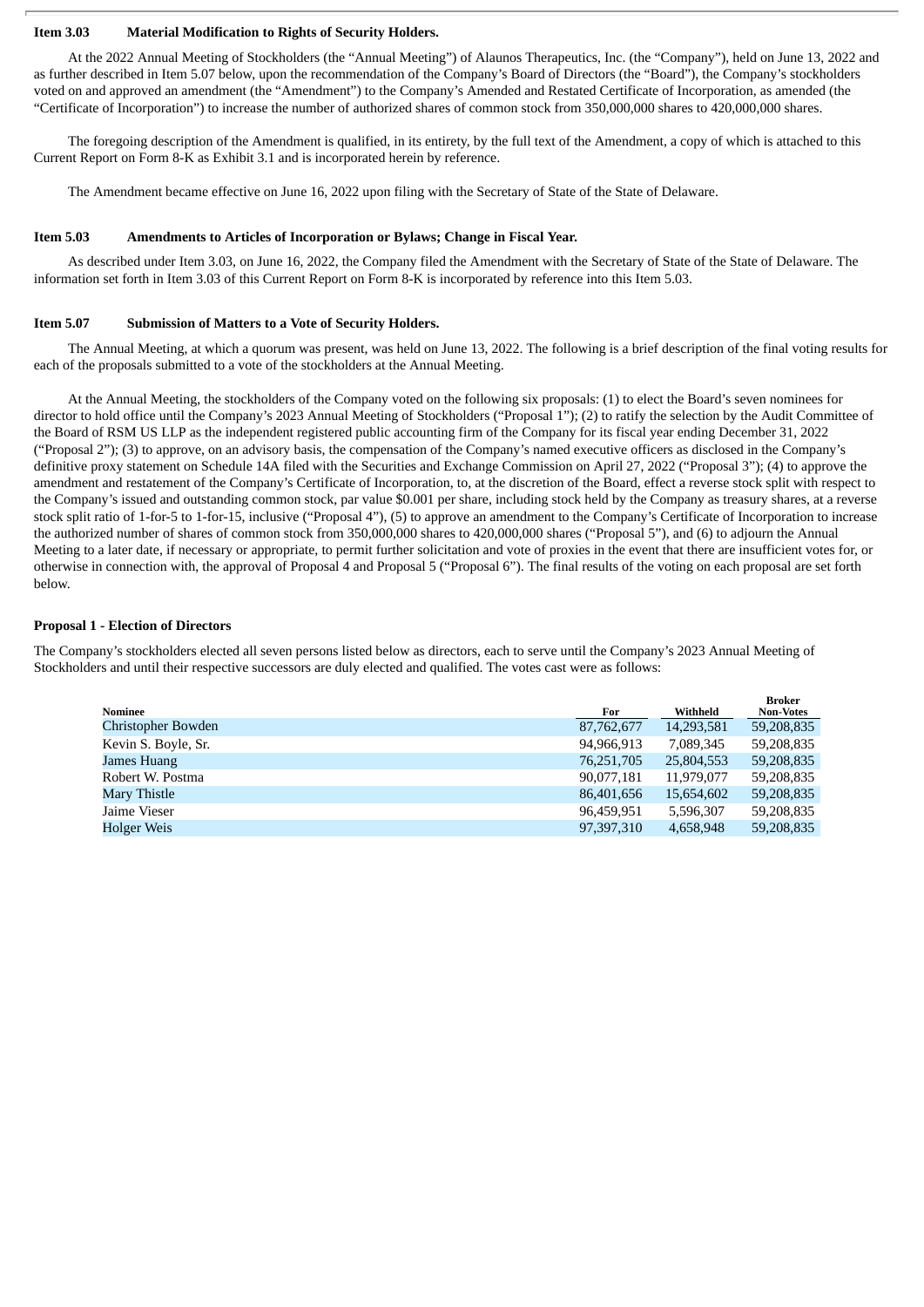# Proposal 2 - Ratification of the Selection by the Audit Committee of the Board of Directors of RSM US LLP as the Independent Registered **Public Accounting Firm of the Company for its Fiscal Year Ending December 31, 2022**

The Company's stockholders approved Proposal 2. The votes cast were as follows:

| For         | Against   | Abstain   | <b>Broker Non-Votes</b>                                                                                               |
|-------------|-----------|-----------|-----------------------------------------------------------------------------------------------------------------------|
| 150,713,495 | 5,237,150 | 5,314,448 | <b>Contract Contract Contract Contract Contract Contract Contract Contract Contract Contract Contract Contract Co</b> |

# **Proposal 3 - Advisory Vote on Executive Compensation**

The Company's stockholders approved, on a non-binding advisory basis, Proposal 3. The votes cast were as follows:

| For        | Against  | Abstain   | <b>Broker Non-Votes</b> |
|------------|----------|-----------|-------------------------|
| 88,627,065 | .777.874 | 5.651.319 | 59.208.835              |
|            |          |           |                         |

#### Proposal 4 - Approval of the Amendment and Restatement of the Certificate of Incorporation to, in the Discretion of the Board, Effect a **Reverse Stock Split at a Ratio between 1-for-5 and 1-for-15, Inclusive**

The Company's stockholders approved Proposal 4. The votes cast were as follows:

| For         | Against    | Abstain          | <b>Broker Non-Votes</b>  |
|-------------|------------|------------------|--------------------------|
| 133,955,229 | 21,521,338 | <b>5,788,526</b> | $\overline{\phantom{a}}$ |

#### Proposal 5 - Approval of Amendment of the Certificate of Incorporation to Increase the Total Number of Authorized Shares of Common Stock **from 350,000,000 Shares to 420,000,000 Shares**

The Company's stockholders approved Proposal 5. The votes cast were as follows:

| For         | Against    | Abstain   | <b>Broker Non-Votes</b> |
|-------------|------------|-----------|-------------------------|
| 134,280,217 | 21,923,620 | 5,061,256 |                         |

# **Proposal 6 - Adjournment**

The Company's stockholders approved Proposal 6. The votes cast were as follows:

| For<br>____ | Against    | Abstain        | <b>Broker Non-Votes</b>                                                                                               |
|-------------|------------|----------------|-----------------------------------------------------------------------------------------------------------------------|
| 132,002,234 | 20,625,838 | $\sim$<br>,021 | <b>Contract Contract Contract Contract Contract Contract Contract Contract Contract Contract Contract Contract Co</b> |

No other items were presented for stockholder approval at the Annual Meeting.

## **Item 9.01 Financial Statements and Exhibits.**

(d) Exhibits.

| Exhibit<br>No. | Description                                                                                                                          |
|----------------|--------------------------------------------------------------------------------------------------------------------------------------|
| 3.1            | Certificate of Amendment to the Amended and Restated Certificate of Incorporation of Alaunos Therapeutics, Inc., dated June 16, 2022 |
| 104            | Cover Page Interactive Data File (embedded within the Inline XBRL document)                                                          |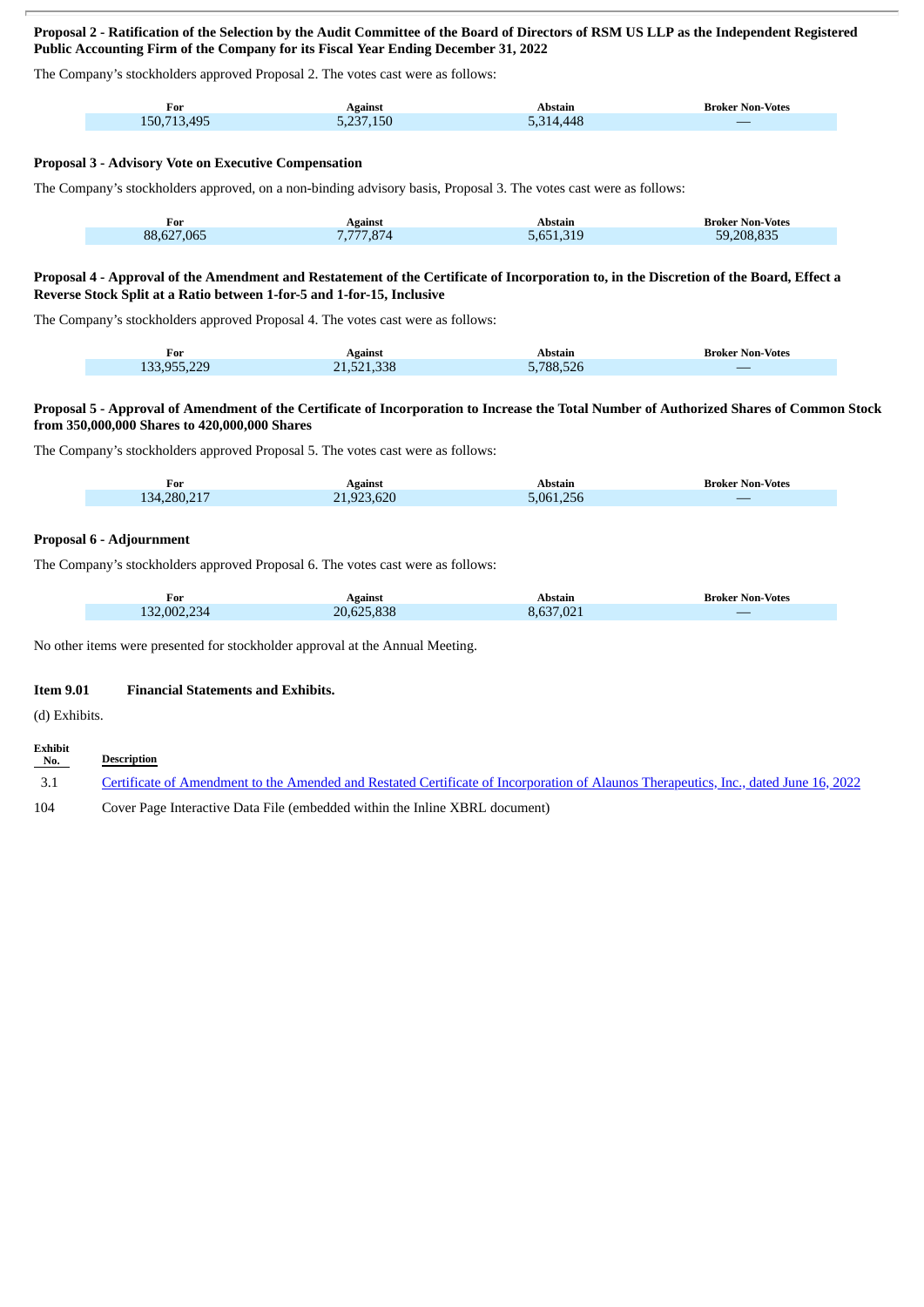**SIGNATURES**

Pursuant to the requirements of the Securities Exchange Act of 1934, the registrant has duly caused this report to be signed on its behalf by the undersigned hereunto duly authorized.

Alaunos Therapeutics, Inc.

Date. June 17, 2022 By: /s/ Melinda Lackey

Name: Melinda Lackey Title: Senior Vice President, Legal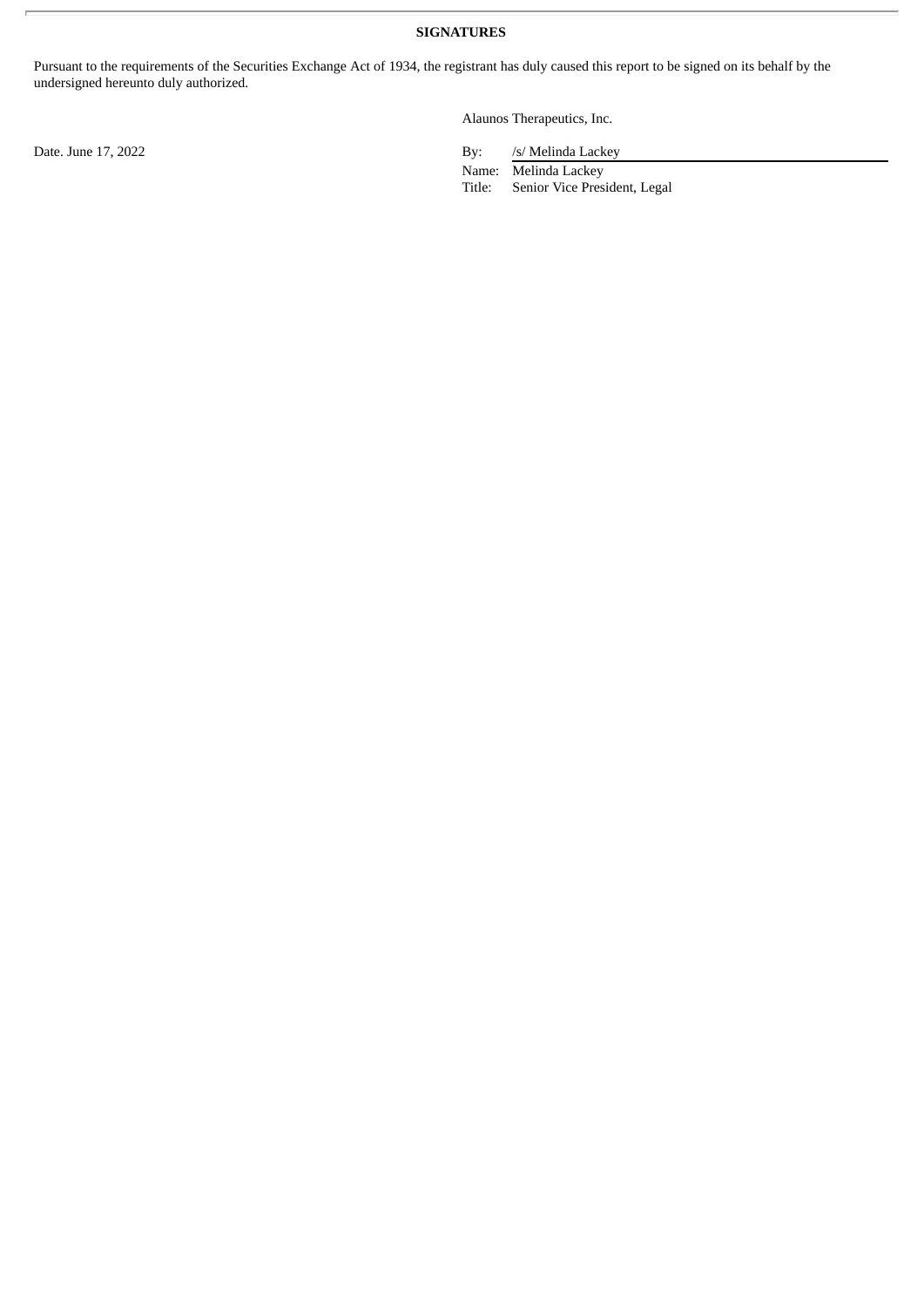# **CERTIFICATE OF AMENDMENT OF THE AMENDED AND RESTATED CERTIFICATE OF INCORPORATION OF ALAUNOS THERAPEUTICS, INC.**

#### (Pursuant to Section 242 of the General Corporation Law of the State of Delaware)

<span id="page-4-0"></span>Alaunos Therapeutics, Inc. (the "Corporation"), a corporation organized and existing under and by virtue of the provisions of the General Corporation Law of the State of Delaware (the "General Corporation Law"),

## **DOES HEREBY CERTIFY:**

1. A resolution was duly adopted by the Board of Directors of the Corporation pursuant to Section 242 of the General Corporation Law proposing this Amendment of the Amended and Restated Certificate of Incorporation and declaring the advisability of this Amendment of the Amended and Restated Certificate of Incorporation, and authorizing the appropriate officers of the Corporation to solicit the approval of the stockholders therefor, which resolution setting forth the proposed amendment is as follows:

**RESOLVED**: that the first paragraph of section four of the Amended and Restated Certificate of Incorporation of the Corporation, as amended, be and it hereby is, deleted in its entirety and the following paragraph is inserted in lieu thereof:

"4. *Number of Shares.* The total number of shares of all classes of stock that the Corporation shall have authority to issue is Four Hundred Fifty Million (450,000,000) shares consisting of: Four Hundred Twenty Million (420,000,000) shares of common stock, \$0.001 par value per share ("Common Stock"); and Thirty Million (30,000,000) shares of preferred stock, \$0.001 par value per share ("Preferred Stock")."

2. This Certificate of Amendment of the Amended and Restated Certificate of Incorporation has been duly adopted by the stockholders of the Corporation in accordance with the provisions of Section 242 of the General Corporation Law.

[Remainder of page intentionally blank]